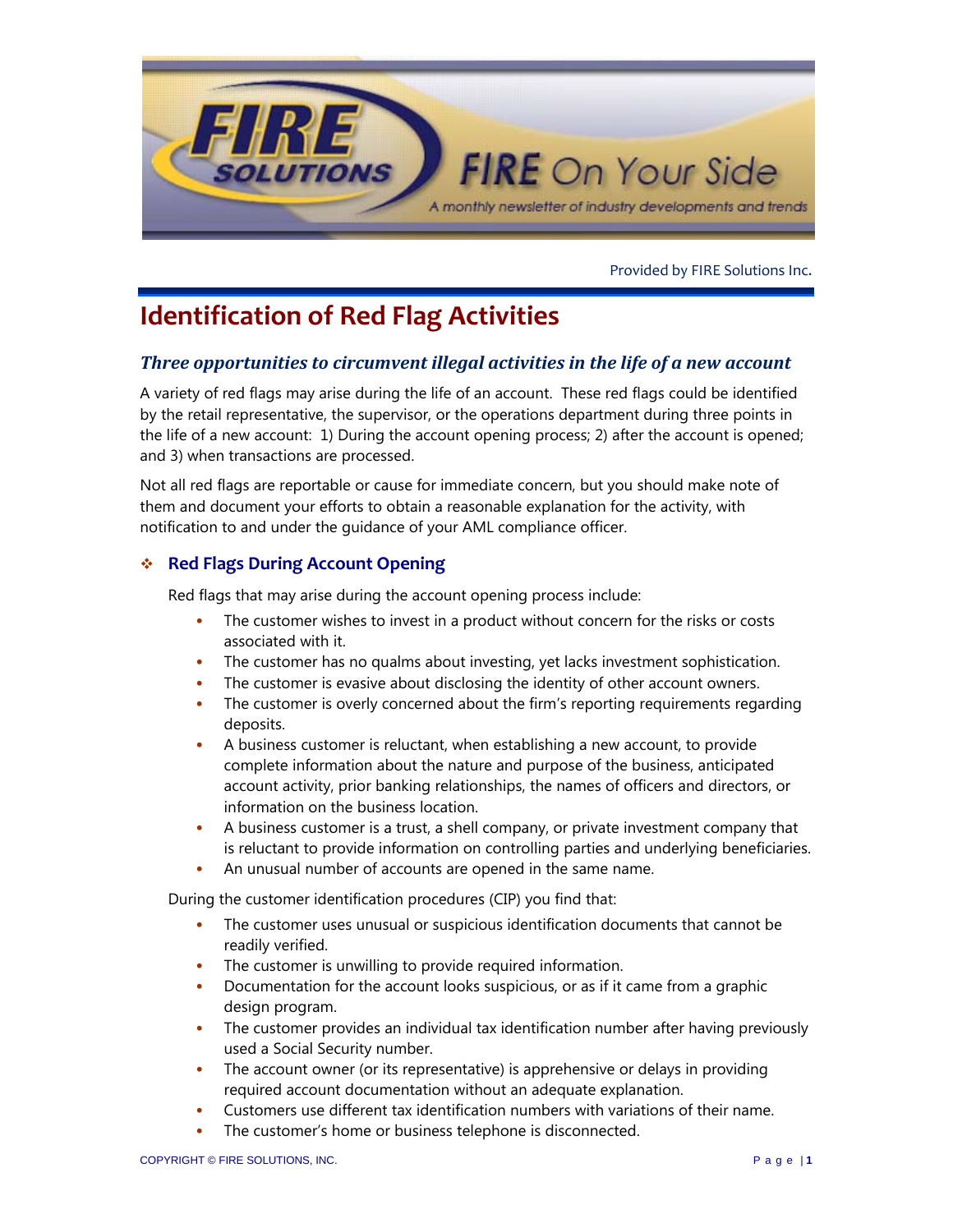

- The customer's background differs from that which would be expected based on his or her business activities.
- The customer, or one of the beneficial owners of an account, appears on the FinCEN watch list.
- The customer lives in a restricted geographic area that appears on the FinCEN watch list.

#### **Red Flags After the Account Is Opened**

In addition to monitoring client accounts and fulfilling fiduciary responsibilities, retail brokers and operations specialists should be alert to certain types of account activity that may arouse suspicion.

Red flags that may arise after the account is opened include:

- Wire transfers to/from countries on FinCEN's watch lists (e.g., Iran, Sudan, Burma, and Nigeria)
- Wire transfers to/from a financial secrecy haven (e.g., Gibraltar and Andorra)
- Wire transfers of a large size or with a pattern or frequency, particularly from foreign sources
- Wire transfer to multiple accounts
- Asset transfers/deposits into the account appear beyond the means of the client's resources or status
- Structuring of deposits or withdrawals in an attempt to evade currency transaction reporting requirements
- Inflow of money that appears beyond the means of the person's stated income
- Closing an account soon after opening
- Deposits of suspicious physical certificates

#### **Red Flag Transactions**

As with the wire transfer activity mentioned above, specific transaction types have been identified as a high risk for money-laundering activities.

Transactions that may be considered red flags include:

- The customer makes a long-term investment, then shortly thereafter liquidates the transaction and transfers the money out.
- For no explainable reason, the customer wishes to invest in high-risk products such as penny stocks, Regulation S stocks, or bearer bonds.
- The customer trades just before newsbreaks about a firm, and especially when the news is impactful enough to move the stock's price.
- The customer engages in prearranged trading coordinating the purchase/sale of a security with an associate(s) to manipulate the stock price. Be especially aware of such transactions in penny stocks (typical of "pump and dump" schemes).